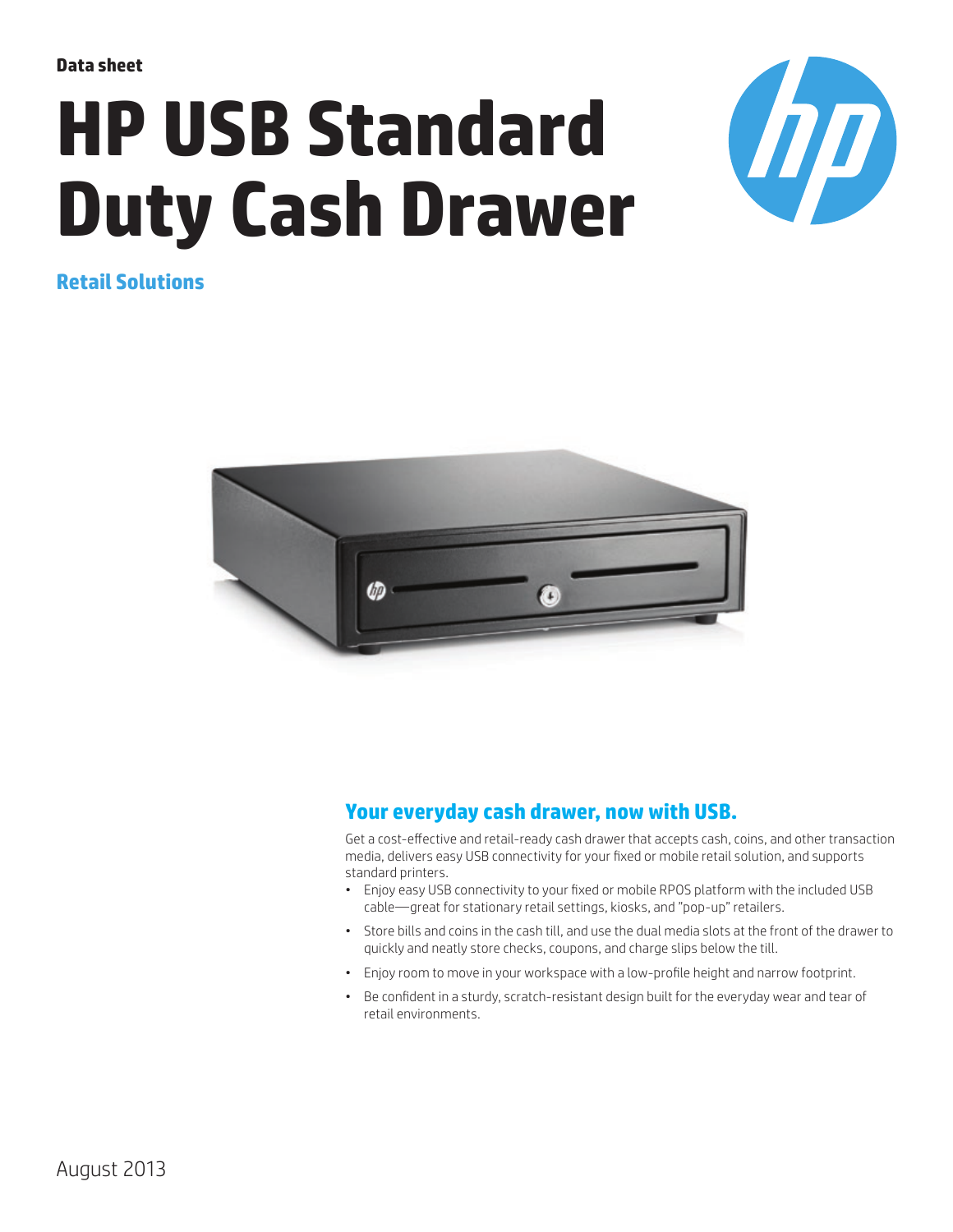## **HP USB Standard Duty Cash Drawer**

#### **Specifications**

| Cash drawer dimensions<br>$L \times W \times H$            | $16.2 \times 16.3 \times 4.3$ in $(411 \times 415 \times 110 \text{ mm})$                                                                                                                                                                                                                                                                                                                                                               |
|------------------------------------------------------------|-----------------------------------------------------------------------------------------------------------------------------------------------------------------------------------------------------------------------------------------------------------------------------------------------------------------------------------------------------------------------------------------------------------------------------------------|
| Till insert                                                | 5 Bill / 5 Coin, 4 Bill / 8 Coin (Adjustable coin width), 8 Bill / 8 Coin (Adjustable coin width)<br>* Till availability varies by region                                                                                                                                                                                                                                                                                               |
| Key Lock                                                   | Keyed alike                                                                                                                                                                                                                                                                                                                                                                                                                             |
| Media Storage                                              | Dual media slots                                                                                                                                                                                                                                                                                                                                                                                                                        |
| Cable length                                               | 6 ft. (1.828 m)                                                                                                                                                                                                                                                                                                                                                                                                                         |
| Interface/connection cable                                 | USB 2.0 (Connects directly to the HP Retail System)                                                                                                                                                                                                                                                                                                                                                                                     |
| Operating range                                            | $+40$ <sup>o</sup> F - $+105$ <sup>o</sup> F (5 <sup>o</sup> C - $+40$ <sup>o</sup> C)                                                                                                                                                                                                                                                                                                                                                  |
| Color                                                      | Black                                                                                                                                                                                                                                                                                                                                                                                                                                   |
| Power                                                      | 5V (USB Powered)                                                                                                                                                                                                                                                                                                                                                                                                                        |
| Drivers                                                    | USB HID Mode<br>OPOS/JPOS (Windows)                                                                                                                                                                                                                                                                                                                                                                                                     |
| Reliability                                                | 1,000,000 opening and closing cycles                                                                                                                                                                                                                                                                                                                                                                                                    |
| Weight                                                     | 21 lbs. (9.5 kg) with till                                                                                                                                                                                                                                                                                                                                                                                                              |
| HP USB Standard Duty Cash<br>Drawer (E8E45AA) Kit Contents | HP USB Standard Duty Cash Drawer, till insert, USB cable, and HP Retail System Software and<br>Documentation CD and the Options Warranty Manual.                                                                                                                                                                                                                                                                                        |
| Compatibility                                              | The HP USB Standard Duty Cash Drawer is compatible with HP Retail Systems and<br>HP Retail Printers.                                                                                                                                                                                                                                                                                                                                    |
| Warranty <sup>1</sup>                                      | HP Peripheral Limited Warranty is a three (3) year parts replacement warranty (HP Option<br>Limited Warranty Period). HP Care Pack Services extend service contracts beyond the<br>standard warranties. To choose the right level of service for your HP product, use the HP Care<br>Pack Services Lookup Tool at hp.com/go/lookuptool. Additional HP Care Pack Services<br>information by product is available at hp.com/hps/carepack. |

1. HP Care Pack Services are sold separately. Service levels and response times for HP Care Pack Services may vary depending on your geographic location. Service starts from date of hardware purchase. Restrictions and limitations apply. See [hp.com/go/cpc](http://www.hp.com/go/cpc) for details.